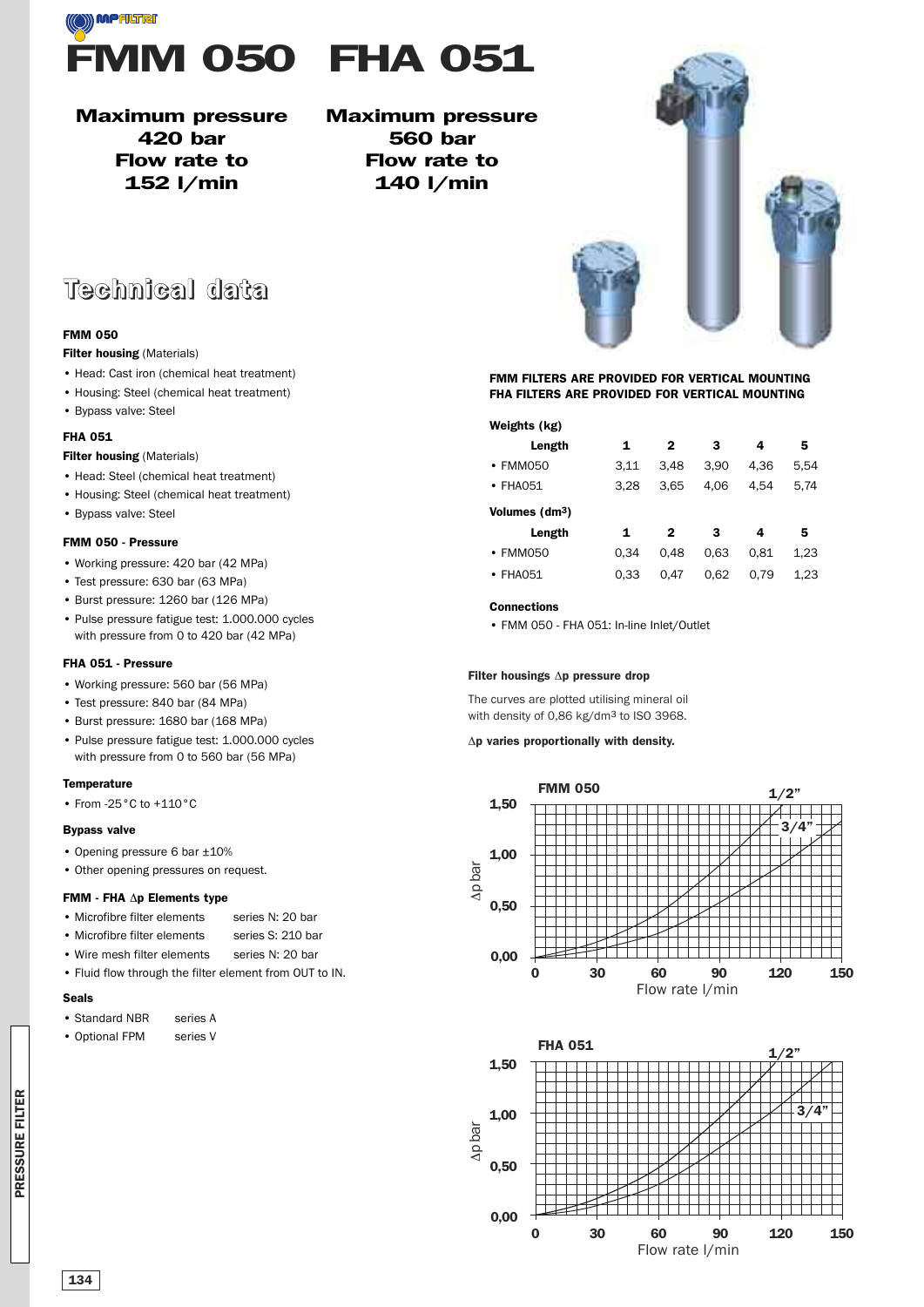#### **Valves (for FMM - FHA)**

**Bypass valve pressure drop**



#### **Recommended maximum flow rate**

- Pressure drop of filter assembly equal to Δp 1,5 bar.

- Oil kinematic viscosity 30 mm2/s (cSt).

- Density 0,86 kg/dm3.

- Connections of filter under test G 3/4".

|                |                | <b>Filtration</b> |     |                           |     |     |                         |  |  |
|----------------|----------------|-------------------|-----|---------------------------|-----|-----|-------------------------|--|--|
|                | <b>Length</b>  |                   |     |                           |     |     | A03 A06 A10 A16 A25 M25 |  |  |
| <b>FMM 050</b> | $\mathbf{1}$   | 44                | 44  | 80                        | 82  | 110 | 140                     |  |  |
|                | 2              | 53                | 58  | 87                        | 100 | 125 | 140                     |  |  |
|                | 3              | 68                | 71  | 100                       | 110 | 135 | 140                     |  |  |
|                | $\overline{4}$ | 85                | 92  | 118                       | 120 | 135 | 145                     |  |  |
|                | 5              | 110               | 112 | 130                       | 135 | 140 | 152                     |  |  |
|                |                |                   |     | Serie N - Flow rate I/min |     |     |                         |  |  |

|                | гшланин                   |     |                         |     |     |     |     |  |  |
|----------------|---------------------------|-----|-------------------------|-----|-----|-----|-----|--|--|
|                | Length                    |     | A03 A06 A10 A16 A25 M25 |     |     |     |     |  |  |
| <b>FHA 051</b> | 1                         | 44  | 42                      | 77  | 78  | 98  | 132 |  |  |
|                | 2                         | 52  | 55                      | 82  | 91  | 112 | 135 |  |  |
|                | 3                         | 66  | 68                      | 92  | 100 | 118 | 135 |  |  |
|                | 4                         | 80  | 85                      | 105 | 108 | 120 | 135 |  |  |
|                | 5                         | 102 | 105                     | 120 | 124 | 130 | 140 |  |  |
|                | Serie N - Flow rate I/min |     |                         |     |     |     |     |  |  |

|                                                 | <b>Filtration</b> |     |                       |                | <b>Filtration</b> |    |                     |     |     |
|-------------------------------------------------|-------------------|-----|-----------------------|----------------|-------------------|----|---------------------|-----|-----|
|                                                 |                   |     | \10   A16   A25   M25 |                | Length            |    | A03 A06 A10 A16 A25 |     |     |
| 80                                              | 82                | 110 | 140                   | <b>FMM 050</b> | 1                 | 30 | 40                  | 58  | 60  |
| 87                                              | 100               | 125 | 140                   |                | 2                 | 45 | 50                  | 78  | 90  |
| LOO.                                            | 110               | 135 | 140                   |                | 3                 | 59 | 62                  | 92  | 100 |
| L18                                             | 120               | 135 | 145                   |                | $\overline{4}$    | 75 | 82                  | 106 | 112 |
| L3O                                             | 135               | 140 | 152                   |                | 5                 | 94 | 98                  | 112 | 120 |
| Saria H - Flow rata I/min<br>- Flow roto I /min |                   |     |                       |                |                   |    |                     |     |     |

**Serie H - Flow rate l/min**

|                                                | <b>Filtration</b> |     |                       |                | <b>Filtration</b> |    |                             |     |     |     |
|------------------------------------------------|-------------------|-----|-----------------------|----------------|-------------------|----|-----------------------------|-----|-----|-----|
|                                                |                   |     | \10   A16   A25   M25 |                | Length            |    | A03   A06   A10   A16   A25 |     |     |     |
| 77                                             | 78                | 98  | 132                   | <b>FHA 051</b> | 1                 | 30 | 39                          | 57  | 58  |     |
| 82                                             | 91                | 112 | 135                   |                | $\mathbf{2}$      | 45 | 49                          | 74  | 84  |     |
| 92                                             | 100               | 118 | 135                   |                | 3                 | 58 | 61                          | 85  | 93  |     |
| LO5                                            | 108               | 120 | 135                   |                | 4                 | 75 | 78                          | 98  | 105 |     |
| <b>20</b>                                      | 124               | 130 | 140                   |                | 5                 | 87 | 90                          | 105 | 112 | 115 |
| Serie H - Flow rate I/min<br>- Flow rate I/min |                   |     |                       |                |                   |    |                             |     |     |     |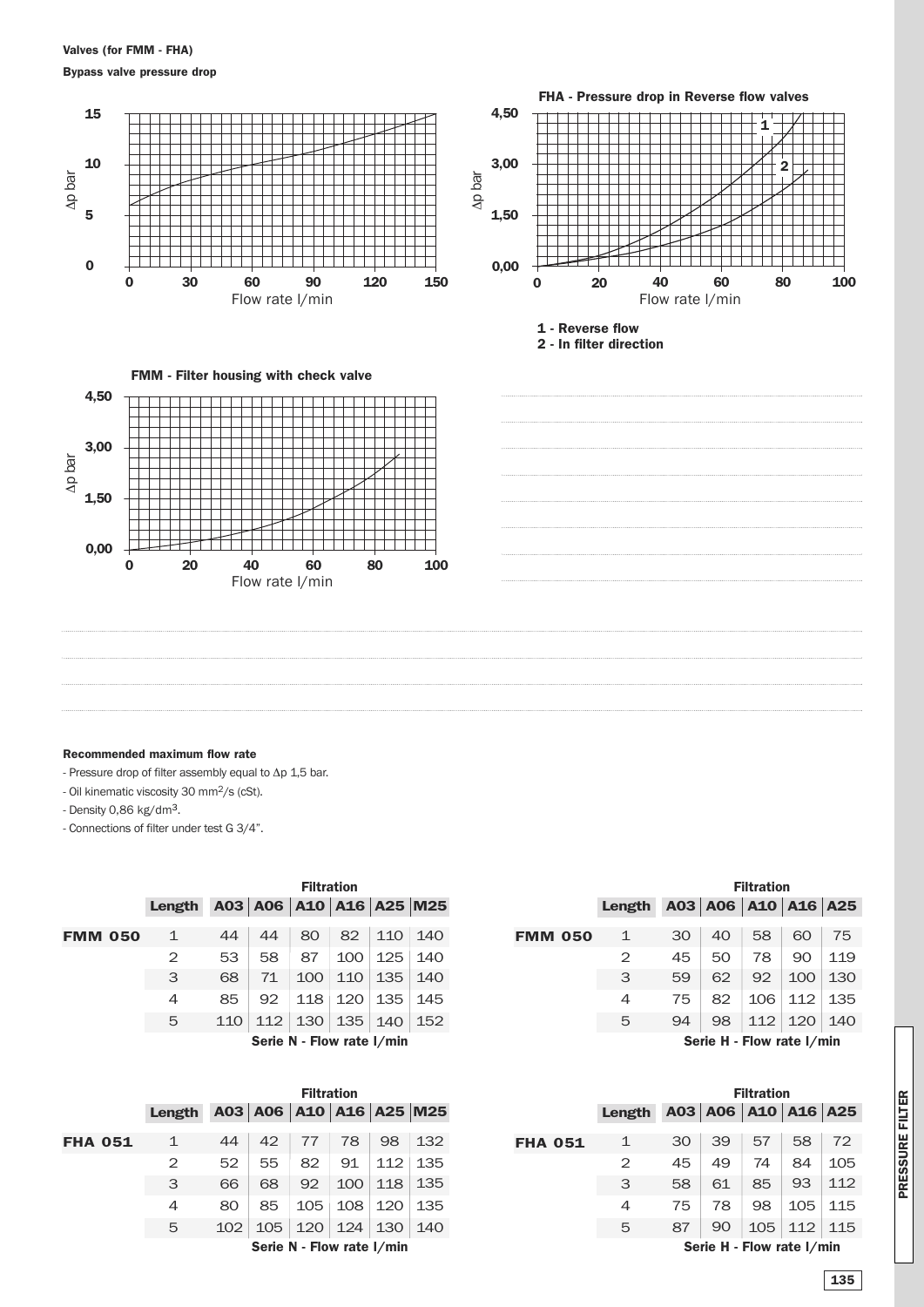### **FMM 050 - FHA 051**



**Option P01 Standard indicator port**

> **Option P02 Without indicator port**

**Indicator port T2 Plug - A/F 30**

**FHA 051 With Reverse flow**

**Option P01 Standard indicator port**



**Option P02 Without indicator port**



**Option P03 Indicator port 90°**







**Option P03 Indicator port 90°**



**Indicator port T2 Plug - A/F 30**

**Filter H FMM - FHA**

**mm**

**Length**

#### **Thread connections**

| <b>Type</b> | <b>Size</b>              | Е<br>Depth 12 mm |
|-------------|--------------------------|------------------|
| A           | M18x1,5 - ISO 6149       | M <sub>10</sub>  |
| в           | M22x1,5 - ISO 6149       | M <sub>10</sub>  |
| C           | $G\,1/2"$                | M <sub>10</sub>  |
| D           | G3/4"                    | M <sub>10</sub>  |
| Е           | $1/2$ " NPT              | 3/8" UNC         |
| F           | $3/4"$ NPT               | 3/8" UNC         |
| G           | SAE 8 - 3/4" - 16 UNF    | 3/8" UNC         |
| н           | SAE 12 - 1 1/16" - 12 UN | 3/8" UNC         |

**136**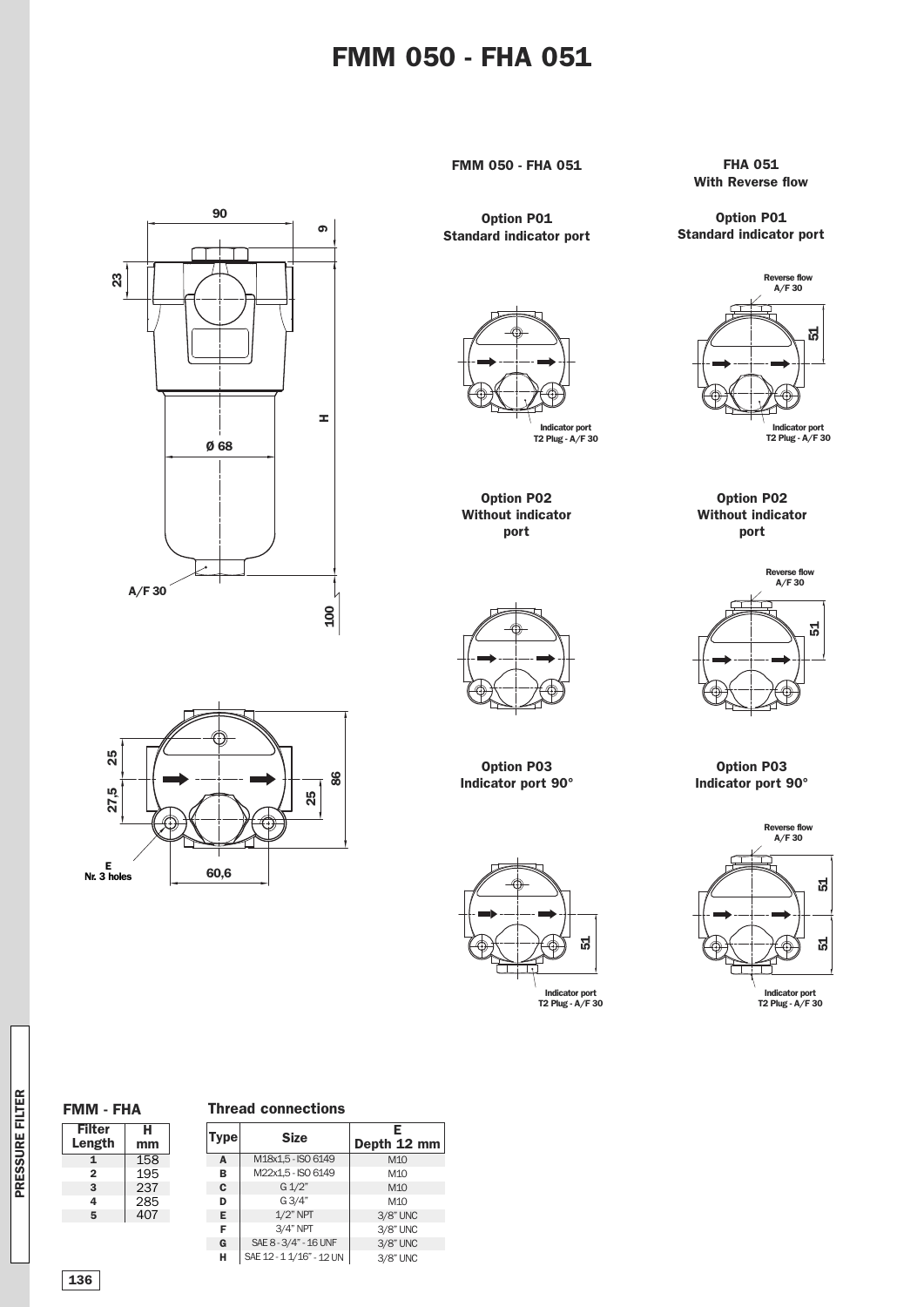# **Spare parts**



|                |                               |              | <b>FILTER Series</b>                         |                   |                    |                   |  |  |
|----------------|-------------------------------|--------------|----------------------------------------------|-------------------|--------------------|-------------------|--|--|
| Item           | <b>Description</b>            | Q.ty         |                                              | <b>FMM 050</b>    | <b>FHA 051</b>     |                   |  |  |
| 1              | Filter assembly               | $\mathbf 1$  |                                              |                   | See order table    |                   |  |  |
| $\overline{2}$ | Filter element                | $\mathbf{1}$ |                                              |                   | See order table    |                   |  |  |
| 3              | Seal Kit                      | $\mathbf{1}$ | <b>NBR</b>                                   | <b>FPM</b>        | <b>NBR</b>         | <b>FPM</b>        |  |  |
|                |                               |              | 02050314                                     | 02050315          | 02050288           | 02050305          |  |  |
| 3a             | Filter element seal           | $\mathbf{1}$ |                                              | 0-R 3093          |                    | 0-R 3093          |  |  |
|                |                               |              |                                              | Ø 23,67 x 2,62    |                    | Ø 23,67 x 2,62    |  |  |
| 3 <sub>b</sub> | Bowl seal                     | $\mathbf{1}$ |                                              | 0-R 3225          | 0-R 3237           |                   |  |  |
|                |                               |              |                                              | Ø 56,82 x 2,62    | Ø 60 x 2,62        |                   |  |  |
| 3 <sub>c</sub> |                               | $\mathbf{1}$ |                                              | Parbak 139        | Parbak 141         |                   |  |  |
|                | Bowl seal anti-extrusion ring |              |                                              | Ø 56,03 x 2,18    | Ø 59,21 x 2,18     |                   |  |  |
| 3d             | Gasket                        | $\mathbf{1}$ | 01030058<br>(HNBR)                           | 01030046<br>(FPM) | 01030058<br>(HNBR) | 01030046<br>(FPM) |  |  |
|                |                               | 0-R 2050     |                                              |                   | 0-R 2050           |                   |  |  |
| 3 <sub>e</sub> | O-Ring indicator              | $\mathbf{1}$ |                                              | Ø 12,42 x 1,78    | Ø 12,42 x 1,78     |                   |  |  |
| 3f             |                               |              | $G \frac{1}{4}$<br>$\mathbf{1}$<br>with seal |                   |                    | $G_1/4"$          |  |  |
|                | Drain plug                    |              |                                              |                   |                    | with seal         |  |  |
| 3g             | Protective seal               | $\mathbf{1}$ | 01026521                                     |                   | 01026521           |                   |  |  |
| 4              | Indicator connection plug     | $\mathbf 1$  | T <sub>2</sub> H                             | T <sub>2V</sub>   | T <sub>2</sub> H   | T2V               |  |  |

**137**